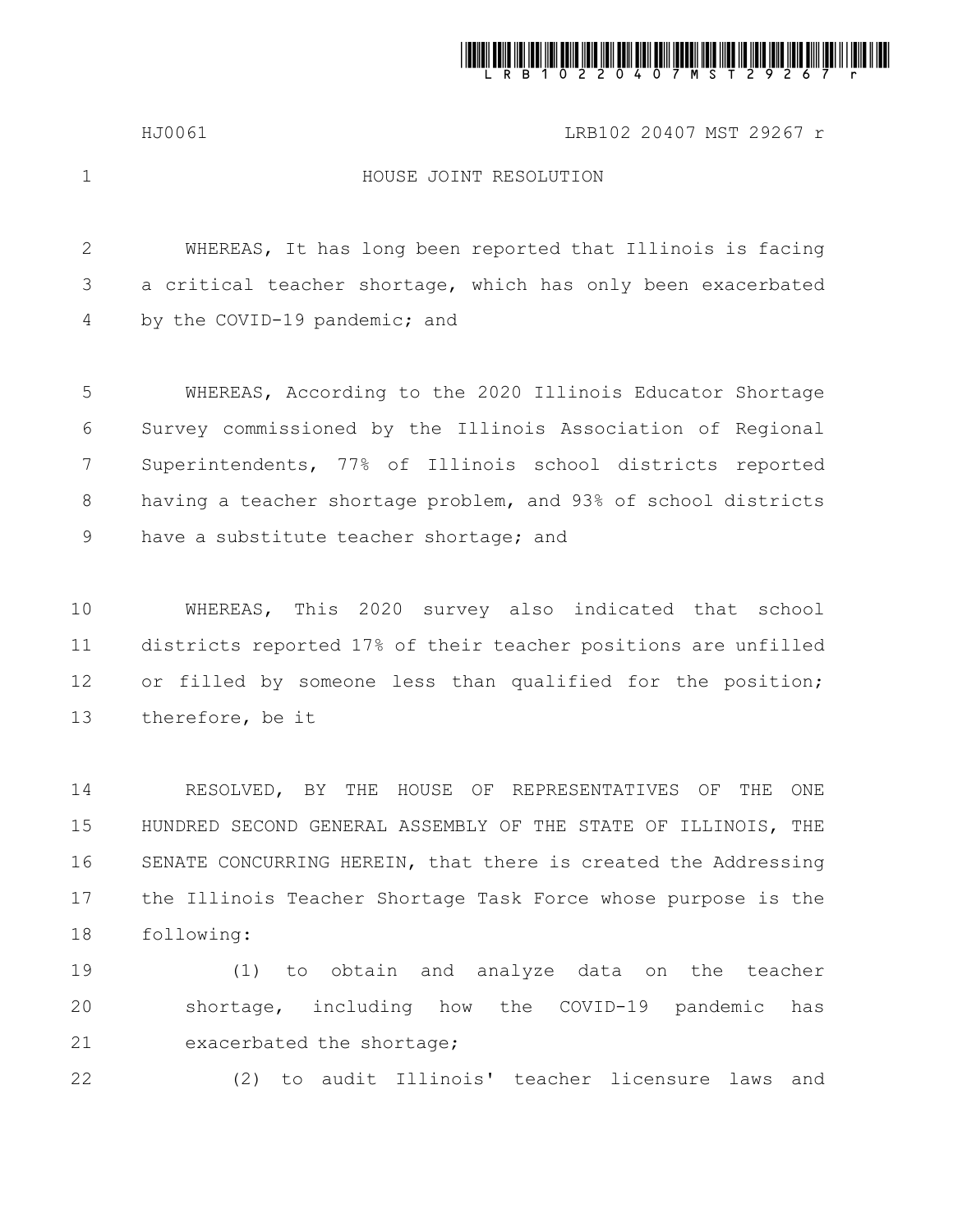rules to determine if any laws or rules are an impediment to quality teachers joining the classroom; HJ0061 -2- LRB102 20407 MST 29267 r

1

2

(3) to study and review required examinations for student teachers as well as professional development requirements for existing teachers; and 3 4 5

(4) to provide recommendations on how to address the teacher shortage by removing impediments in current laws and rules; and be it further 6 7 8

RESOLVED, That the Task Force shall consist of the following members: 9 10

(1) one member of a statewide professional teachers' organization, appointed by the State Superintendent of Education; 11 12 13

(2) one member of another statewide professional teachers' organization, appointed by the State Superintendent of Education; 14 15 16

(3) one member of a statewide professional teachers' organization that represents a school district in a city with a population of over 500,000, appointed by the State Superintendent of Education; 17 18 19 20

(4) one member of a statewide organization that represents school administrators, appointed by the State Superintendent of Education; 21 22 23

(5) one member of a statewide organization that represents school board members, appointed by the State 24 25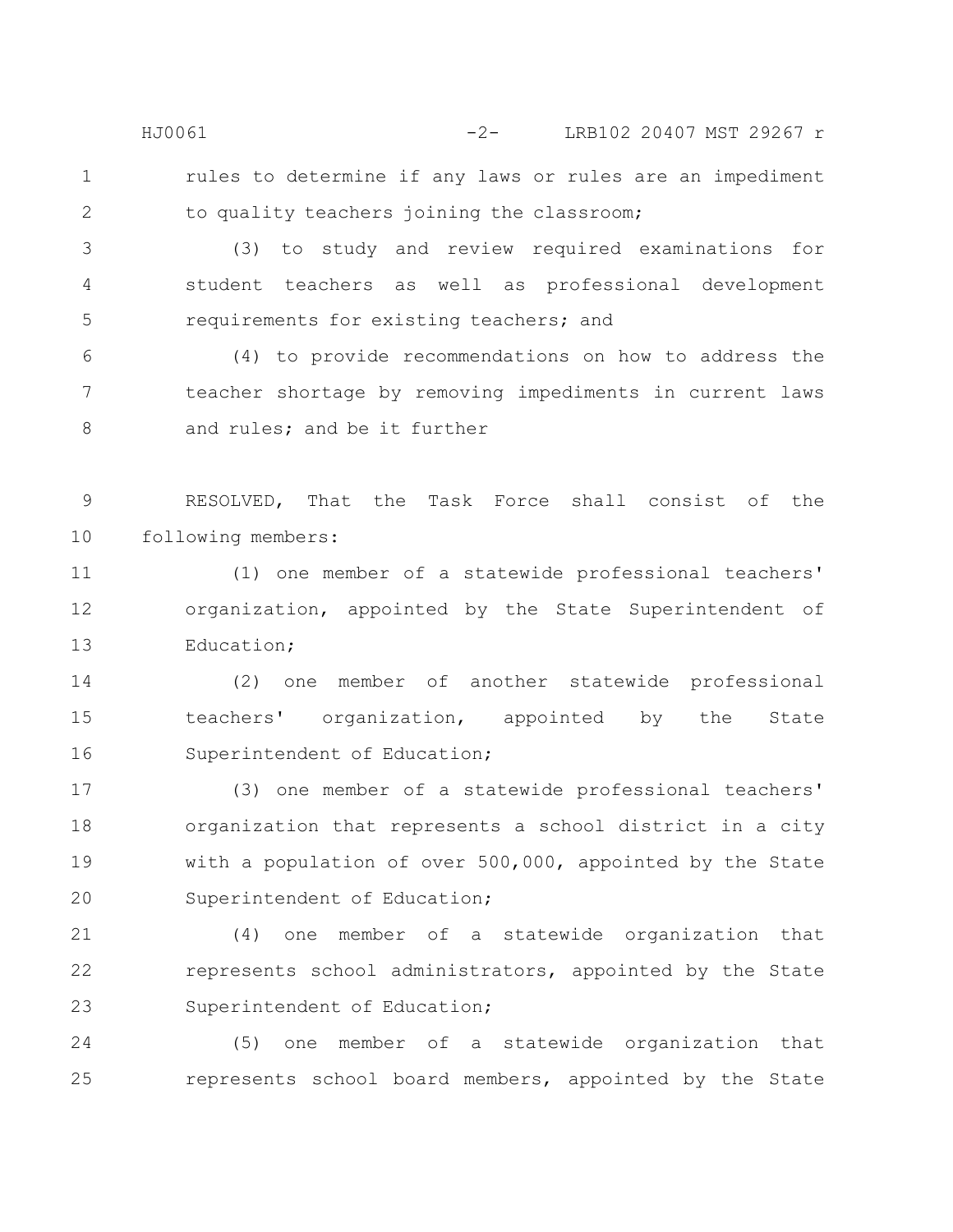HJ0061 -3- LRB102 20407 MST 29267 r

1

Superintendent of Education;

(6) one member of a statewide organization that represents principals, appointed by the State Superintendent of Education; 2 3 4

(7) one member of a statewide organization that represents suburban school districts, appointed by the State Superintendent of Education; 5 6 7

(8) one member of a statewide organization that represents large unit school districts, appointed by the State Superintendent of Education; 8 9 10

(9) one member of a statewide organization that represents rural school districts, appointed by the State Superintendent of Education; 11 12 13

(10) two members representing teacher education preparation programs at in-state colleges and universities, appointed by the State Superintendent of Education; 14 15 16 17

(11) one member of the House of Representatives appointed by the Speaker of the House; 18 19

(12) one member of the House of Representatives appointed by the House Minority Leader; 20 21

(13) one member of the Senate appointed by the Senate President; and 22 23

(14) one member of the Senate appointed by the Senate Minority Leader; and be it further 24 25